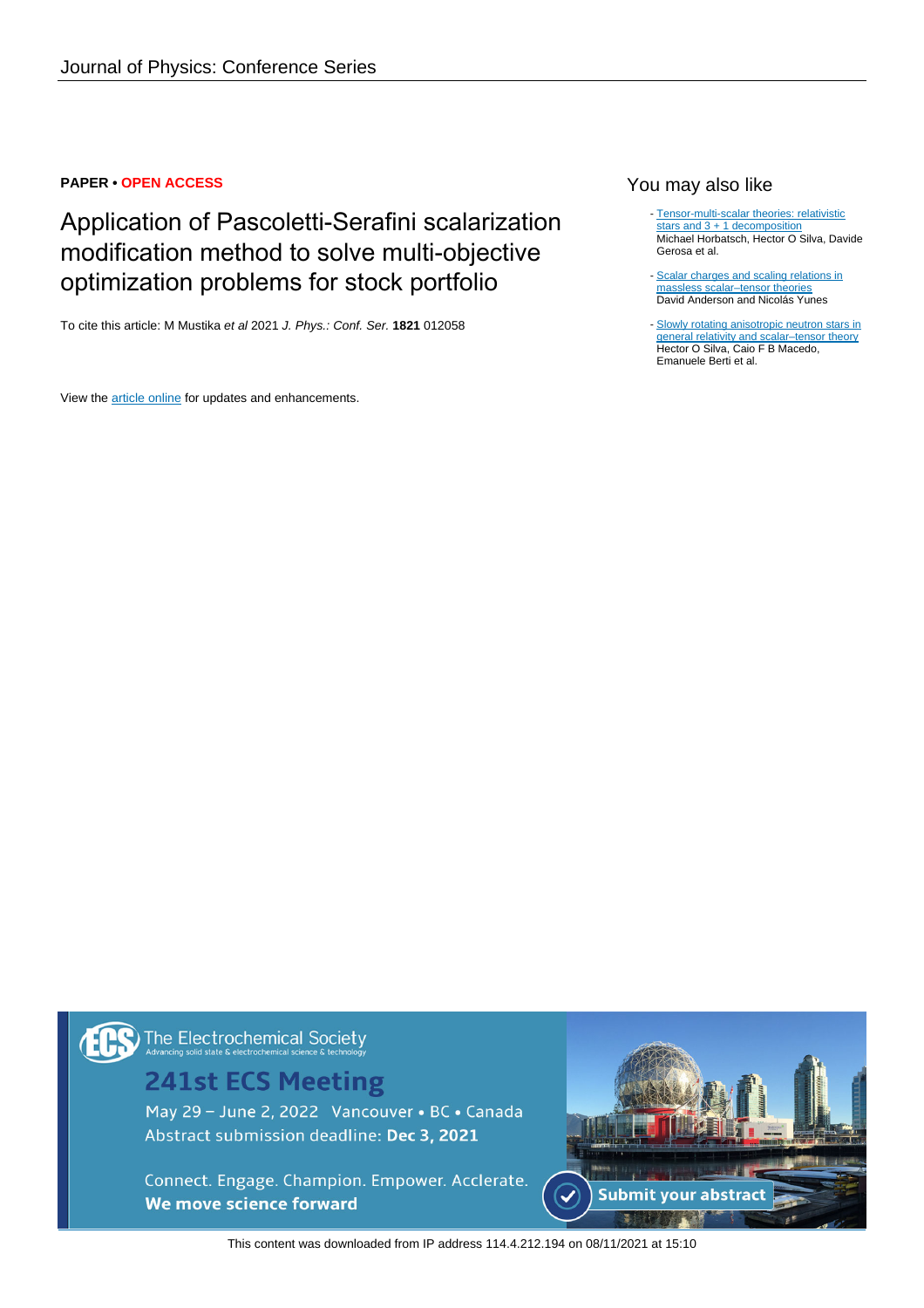# **Application of Pascoletti-Serafini scalarization modification method to solve multi-objective optimization problems for stock portfolio**

**M Mustika1\* , T Mulyawati<sup>1</sup> , D K Apriyanto<sup>2</sup> , A Sausan<sup>1</sup> and Rofikah<sup>1</sup>**

<sup>1</sup>Departement of Matemathics, Institut Teknologi Sumatera, South Lampung, Indonesia  $2$ Departement of Physics, University of Lampung, Bandar Lampung, Indonesia

**Email** : \*mira.mustika@ma.itera.ac.id

**Abstract.** One example of a multi-objective optimization problem is stock portfolio management. There are at least two objective functions to be achieved simultaneously, namely to maximize returns and minimize risk. The desire to maximize return and minimize risk are conflicting objectives. In this study, the problem of multi-objective optimization in the selection of Islamic stock portfolios will use the Pascoletti-Serafini scalarization modification method. Furthermore, the solution to the multi objective optimization problem is known as the Pareto optimal solution or efficient solution. In the Pascoletti-Serafini scalarization modification method, a set of Pareto optimal solutions can be constructed so that not only one solution is offered to decision makers, but a set of Pareto optimal solutions. From this research, the results obtained in the form of a set of efficient solutions that can be used as investor preferences in choosing the optimal stock portfolio.

#### **1. Introduction**

In many economic problems, decision maker no longer only consider one objective, such as only want to maximize profit, or just want to minimize production cost without considering other aspects. However, decision maker want to optimize several objectives functions at the same time. Furthermore, this problem is called as multi-objective optimization problem. In multi objective optimization problems, one objective function with another objective will conflict with each other so that it is difficult to find a single optimal solution. It is mean difficult to find a single solution that is able to optimize two or more objective functions at the same time.

One example of multi-objective optimization problem is stock portfolio management. There are at least two objective functions to be achieved simultaneously, namely to maximize return and minimize risk. The desire to maximize return and minimize risk are confliting objectives.

To get an optimal stock portfolio requires a good investment management. According to Reilly and Brown [1], an investment is the current commitment of dollars for a period of time in order to derive future payments that will compensate the investor for (1) the time the funds are commited, (2) the expected rate of inflation during this time period, and (3) the uncertainly of the future payments.

According to Duan [2], portfolio optimization plays a critical role in determining portfolio strategies for investors. What investors hope to achieve from portfolio optimization is to maximize portfolio returns and minimize portfolio risk. Since return is compensated based on risk, investors have to balance the risk-return trade-off for their investments. Therefore, there is no a single optimized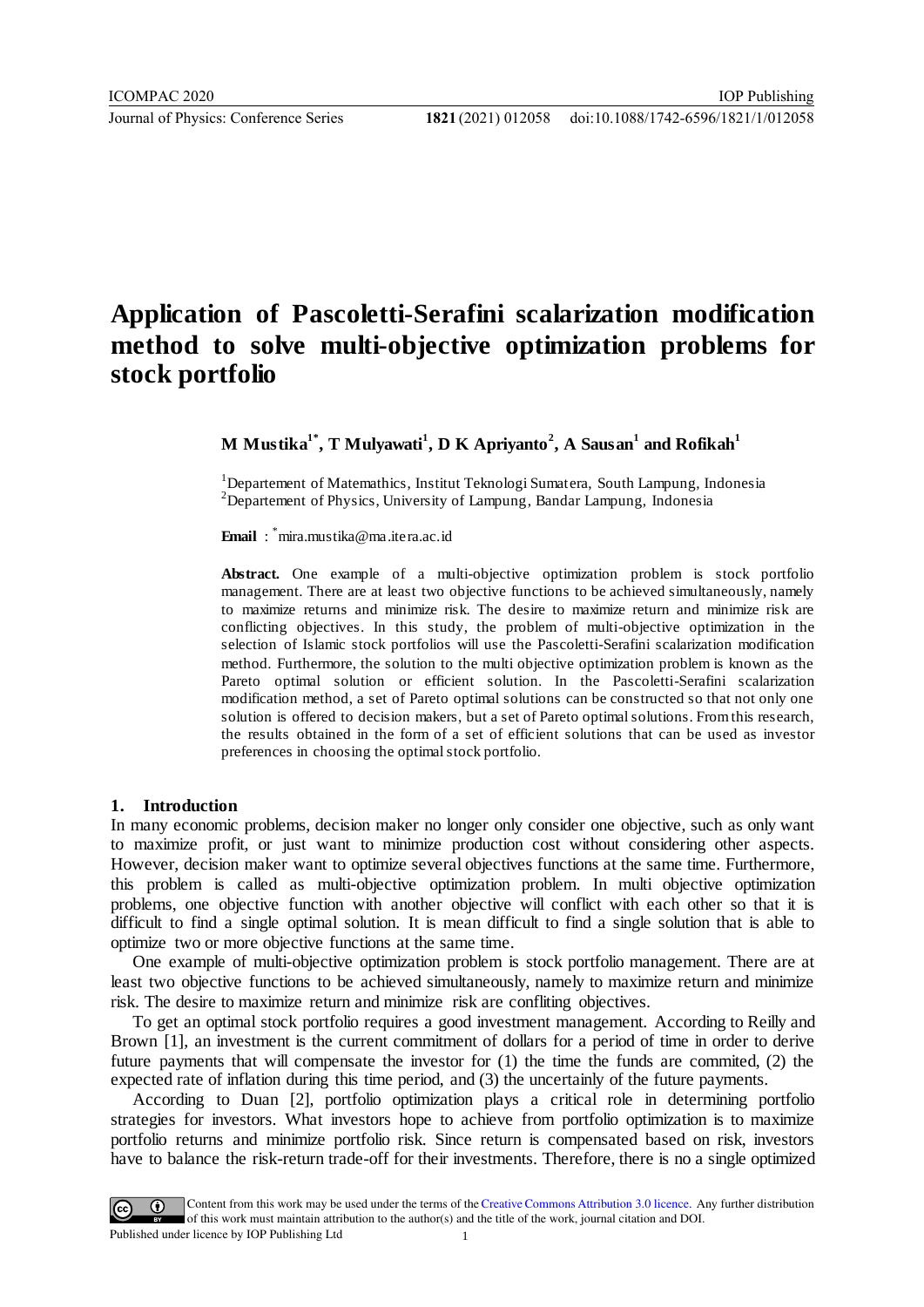portfolio that can satisfy all investors. An optimal portfolio is determined by an investor's risk-return preference.

Many researches on optimization of stock portfolios have been done. Amiri, Ekhtiari, and Yazdani [3], Saputro and Qudratullah [4] use Nadir Compromise Programming to solve multi-objective optimization problems in stock portfolio. Pouya, Solimanpur, and Rezaee [5] use the method of invasive weed optimization. Fitria [6] uses Model Predictive Control (MPC) to solve the portfolio optimization problem. Oh, et.al. [7], and Skolpadungket, Dahal, and Hampupornchai [8] use Genetic Algorithm in solving stock portfolio optimization problems.

Nadir Compromise Programming (NCP) and Multi-Objective Genetica Algorithm (MOGA) are several methods for solving multi-objective optimization problems. There is another method that can solve the multi-objective optimization problem for both linear and nonlinear functions, namely the Pascoletti-Serafini Scalarization method [9]. The Pascoletti-Serafini scalarization method change the multi-objective optimization problem which is a vector optimization problem into a scalar optimization problem. Khorram, Khaledian, and Khaledyan [10] modified the Pascoletti-Serafini scalarization method by restriction certain parameters to generate solutions.

In this research, the problem of multi-objective optimization in the selection of islamic stock portfolios will use the Pascoletti-Serafini scalarization modification method. Furthermore, multiobjective optimization problem solutions are known as Pareto Optimal solution or efficient solution or non-dominated solution. In the Pascoletti-Serafini scalarization modification method, a set of Pareto optimal solution can be costructed so that not only one solution is offered to decision makers, but a set of Pareto optimal solutions.

### **2. Research method**

In this study, the stock data used to determine the optimal portfolio is Islamic stock data which is incorporated in the Jakarta Islamic Index (JII). The Jakarta Islamic Index (JII), which is an index of Islamic stocks in Indonesia, consists of the 30 most liquid stocks listed on the Indonesia Stock Exchange (IDX). The data used in this study are daily stock data from August  $27<sup>th</sup>$ , 2018 to August  $25^{\text{th}}$ , 2020.

### *2.1. Calculation of return and risk value*

The calculation of the discrete return value is formulated as follows:

$$
R_t = \frac{S_t}{S_{t-1}} - 1\tag{1}
$$

where  $R_t$  is the stock return at time t, and  $S_t$  is the stock price at time t.

Next, to calculate the arithmetic average value of the expected return using the following formula:

$$
E(R_i) = \frac{\sum_{j=1}^{N} R_{ij}}{N}
$$
 (2)

where  $E(R_i)$  represents the expected return of stock i,  $R_{ij}$  is the return of stock i at time to = j, and is the number of periods of observation.

The risk in investing can be determined by looking at the risk coefficient value of a stock. To calculate the risk coefficient (stock beta) of a stock, you can use the following formula:

$$
\beta_i = \frac{Cov\left(R_i R_m\right)}{\sigma_m^2} \tag{3}
$$

where  $\beta_i$  states the risk coefficient of stock i,  $\sigma_m^2$  is the variance value of market shares, in this case the Jakarta Islamic Index (JII), and  $Cov(R_iR_m)$  states the covariance between stock i and market shares m.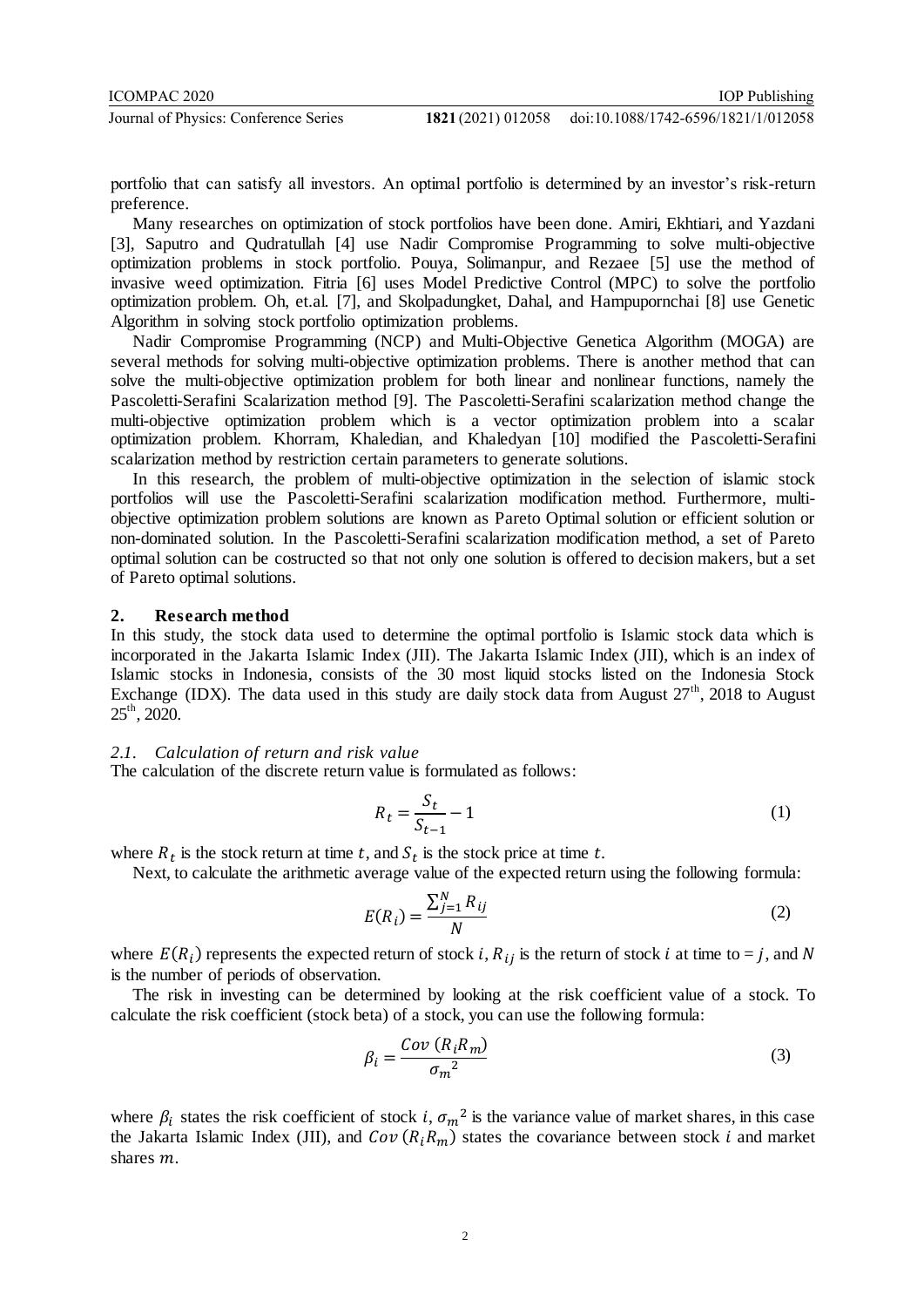The value of the stock variance *i*,  $\sigma_i^2$  from a number of N stock data is formulated in the following equation:

$$
\sigma_i^2 = \sum_{j=i}^N \frac{(R_{ij} - E(R_i)^2}{N} \tag{4}
$$

Covariance shows the linear attachment of two variables. The covariance of two variables (stock  $i$ , and market share  $m$ ) is formulated as follows:

$$
Cov(R_i R_m) = \sum_{j=1}^{N} \frac{(R_{ij} - E(R_i))(R_{mj} - E(R_m))}{N}
$$
(5)

### *2.2. Pascoletti-Serafini scalarization modification*

Given a multi-objective optimization problem (MOP) which is mathematically expressed as:

$$
MOP: \min_{x \in X} f(x) = (f_1(x), f_2(x), \dots, f_p(x)),
$$
 MOP (1)

with  $X \subseteq \mathbb{R}^n$  is a non-empty phonetic assembly and f is a vector value function composed of  $p$  ( $p \ge$ 2) real value functions. The image of X in f is denoted as  $Y := f(X) \subseteq \mathbb{R}^p$  and points to the image space.

Furthermore, the solution for  $\hat{x} \in X$  is called the Pareto efficient/optimal solution of MOP (1) if there is no  $x \in X$  such that  $f(x) \le f(\hat{x})$ . If  $\hat{x} \in X$  is Pareto optimal then  $f(\hat{x})$  is called the point that is not dominated [10].

The Pascoletti-Serafini scalarization modification which is hereinafter called the problem  $\overline{SP}(a,r)$ is given as follows:

$$
\begin{array}{ll}\n\min t & \\
\text{with constraints:} \\
\text{tr} - f(x) \ge 0, & \overline{\text{SP}}(a, r) \\
\text{x} \in X, \quad t \in \mathbb{R}.\n\end{array}
$$

In this study, to limit the selection of the  $r \in \mathbb{R}^p$  parameter, it is assumed that MOP (1) has an ideal point. The point  $f^* = (f_1^*, \dots, f_p^*)^T$ , where  $f_i^* = \min_{x \in X} f_i(x)$  untuk  $i = 1, \dots, p$ , is called the ideal point of MOP (1). Furthermore, after obtaining the ideal point from MOP (1) the objective function is redefined as  $f(x) \leftarrow f(x) - f^*$ . In other words, the ideal point is shifted to the starting point. In the case of two objective functions are shown in Figure 2.1. With this redefinition it is assumed that the ideal point is equal to zero and the objective function is non-negative [10].

#### **3. Result**

#### *3.1. Calculating of expected return and risk coefficient values*

Of the 30 stocks listed in the Jakarta Islamic Index (JII) for the period August  $27<sup>th</sup>$ , 2018 to August 25<sup>th</sup>, 2020, the return value and the expected return of each stock are calculated in the following Table 1.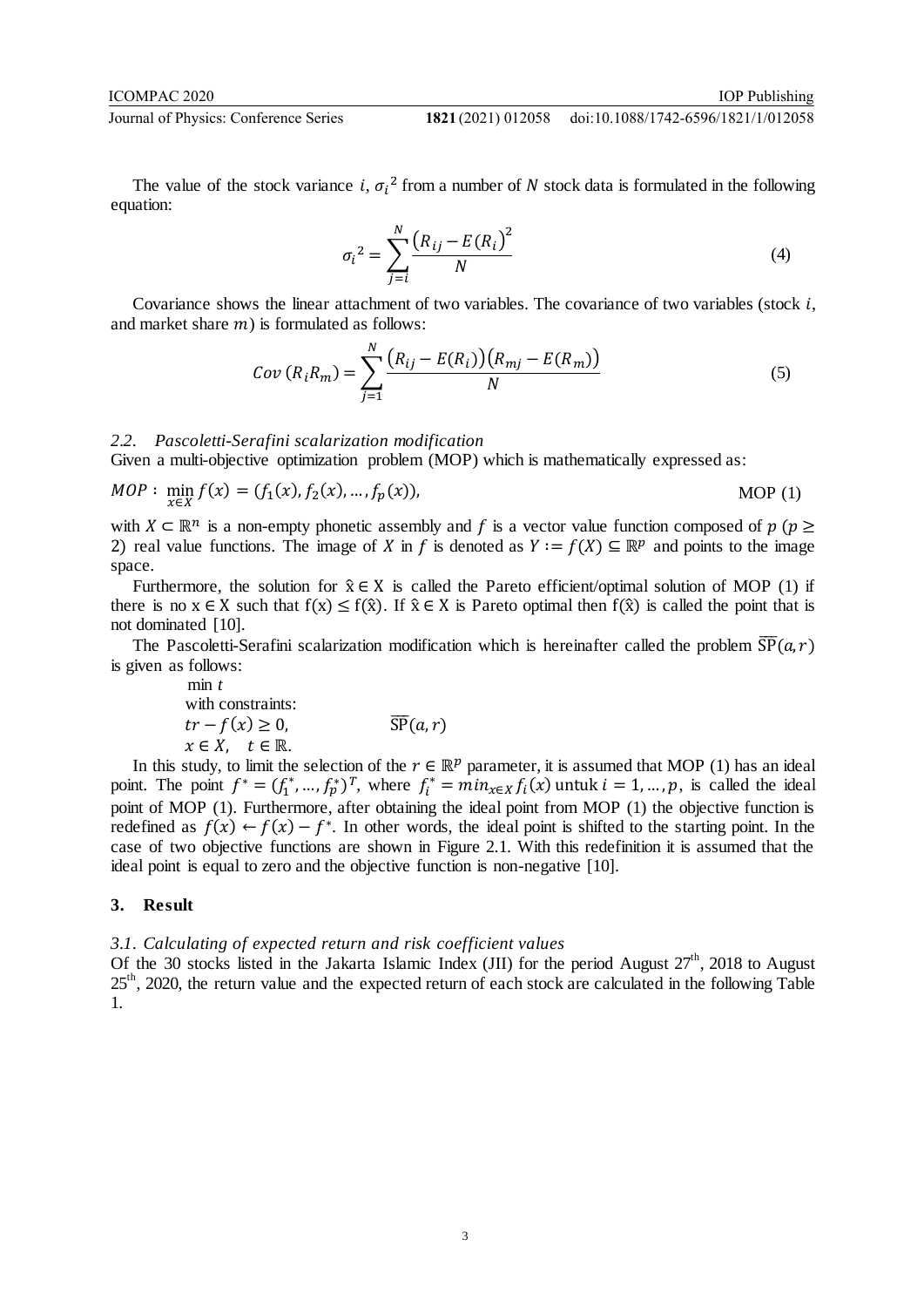doi:10.1088/1742-6596/1821/1/012058

| <b>Stock</b> | Value of        | <b>Stock</b> | Value of        | <b>Stock</b> | Value of        |
|--------------|-----------------|--------------|-----------------|--------------|-----------------|
| name         | expected        | name         | expected        | name         | expected        |
|              | return $(E(R))$ |              | return $(E(R))$ |              | return $(E(R))$ |
| <b>ADRO</b>  | 0,013054266     | EXCL         | $-0,003942662$  | <b>MNCN</b>  | $-0,791666667$  |
| AKRA         | 0,001205266     | <b>ICBP</b>  | 0,010502358     | <b>PGAS</b>  | $-0,008345024$  |
| <b>ANTM</b>  | 0,006998945     | <b>INCO</b>  | 0,009009481     | <b>PTBA</b>  | $-0,023513961$  |
| <b>ASII</b>  | $-0,007633199$  | <b>INDF</b>  | 0,012538815     | <b>PTPP</b>  | $-0,031071859$  |
| <b>BRPT</b>  | 0,066208497     | <b>INTP</b>  | $-0.012004707$  | <b>SCMA</b>  | $-0,032366520$  |
| <b>BSDE</b>  | $-0,010783542$  | <b>ITMG</b>  | $-0.041682694$  | <b>TLKM</b>  | $-0,034259053$  |
| <b>BTPS</b>  | 0,045716860     | <b>JPFA</b>  | $-0,016709630$  | <b>TPIA</b>  | $-0,035736733$  |
| <b>CPIN</b>  | 0,014477447     | <b>JSMR</b>  | 0,005301349     | <b>UNTR</b>  | $-0,037517386$  |
| <b>CTRA</b>  | 0,012336491     | <b>KLBF</b>  | 0,010940747     | <b>UNVR</b>  | $-0,038762560$  |
| <b>ERAA</b>  | 0,009666473     | <b>LPPF</b>  | $-0,047399529$  | WIKA         | 0,011659107     |

**Table 1.** The expected return value of each stocks in JII.

Furthermore, stocks with a positive expected return value are selected and then the share risk coefficient value is calculated in the following Table 2.

| Stock name  | Value of expected | Stock name  | Value of expected |
|-------------|-------------------|-------------|-------------------|
|             | return $(E(R))$   |             | return $(E(R))$   |
| <b>ADRO</b> | 0.013054266       | ERAA        | 0.009666473       |
| AKRA        | 0.001205266       | <b>ICBF</b> | 0.010502358       |
| <b>ANTM</b> | 0.006998945       | <b>INCO</b> | 0.009009481       |
| <b>BRPT</b> | 0.066208497       | <b>INDF</b> | 0.012538815       |
| <b>BTPS</b> | 0.045716860       | <b>JSMR</b> | 0.005301349       |
| <b>CPIN</b> | 0.014477447       | <b>KLBF</b> | 0.010940747       |
| <b>CTRA</b> | 0.012336491       | WIKA        | 0.011659107       |

**Table 2.** Stocks with positive expected returns.

Of the 14 stocks with a positive expected return, the risk coefficient  $(\beta)$  is calculated. Furthermore, after obtaining the value of the expected return and the risk coefficient, the ratio of each stock is calculated by comparing the value of the expected return and the risk coefficient. The coefficient and ratio values of each share are presented in the following Table 3.

**Table 3.** Risk coefficient and ratio values of Stock with positive expected return.

| Stock       | <b>Risk</b>           | Ratio          | <b>Stock</b> | Risk coefficient | Ratio       |
|-------------|-----------------------|----------------|--------------|------------------|-------------|
| name        | coefficient $(\beta)$ |                | name         | $(\beta)$        |             |
| <b>ADRO</b> | -34,78840746          | $-0.000375248$ | ERAA         | 1,195516024      | 0,008085607 |
| AKRA        | 0,188001228           | 0,006410949    | <b>ICBF</b>  | 11,43864871      | 0,000918147 |
| <b>ANTM</b> | 1,109264912           | 0,006309535    | <b>INCO</b>  | 1,545543312      | 0,005829329 |
| <b>BRPT</b> | 6,950584620           | 0,009525601    | <b>INDF</b>  | 12,97479585      | 0,000966398 |
| <b>BTPS</b> | 11,29147788           | 0,004048793    | <b>JSMR</b>  | 1,027451655      | 0,005159707 |
| <b>CPIN</b> | 10,17521513           | 0,001422815    | <b>KLBF</b>  | 3,040220735      | 0,003598669 |
| <b>CTRA</b> | 2,008097185           | 0,006143374    | <b>WIKA</b>  | 1,838901341      | 0,006340257 |

In the formation of a multi-objective optimization problem, it is limited by choosing six decision variables, namely the six stocks with the highest ratio. The six shares were obtained as following in Table 4.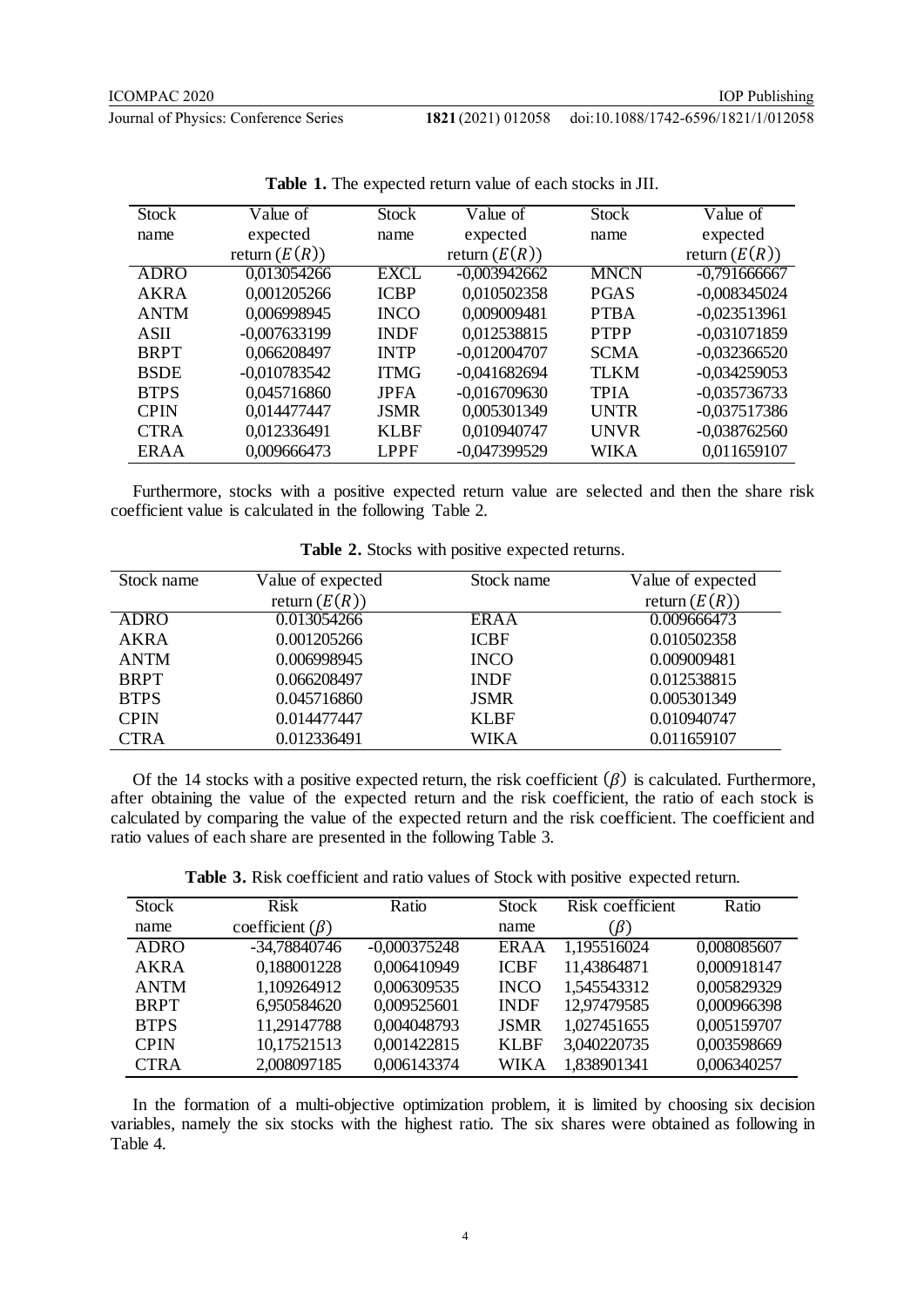**Journal of Physics: Conference Series 18** 

| 821 (2021) 012058 | doi:10.1088/1742-6596/1821/1/012058 |
|-------------------|-------------------------------------|
|                   |                                     |

| Stock name  | Value of expected<br>return $(E(R))$ | Risk coefficient $(\beta)$ |
|-------------|--------------------------------------|----------------------------|
| <b>AKRA</b> | 0,001205266                          | 0,188001228                |
| <b>ANTM</b> | 0,006998945                          | 1,109264912                |
| <b>BRPT</b> | 0,066208497                          | 6,95058462                 |
| <b>CTRA</b> | 0,012336491                          | 2,008097185                |
| ERAA        | 0,009666473                          | 1,195516024                |
| <b>WIKA</b> | 0,011659107                          | 1,838901341                |
|             |                                      |                            |

**Table 4.** List of stocks in the formation of a stock portfolio.

*3.2. Mathematical model formulation of multi-objective optimization problems in the stock portfolio* In the multi objective optimization problem for stock portfolios, there are two aspects to be considered, namely risk and expected return. The first step taken to model the optimization problem is to determine the decision variable. The decision variables (variables) for the multi objective optimization problem for this stock portfolio are as follows:

 $x_i$  = the proportion of funds to be invested in stocks to-*i*;  $i = 1,2,3,4,5,6$ 

where  $1 = AKRA$ ;  $2 = ANTM$ ;  $3 = BRPT$ ;  $4 = CTRA$ ;  $5 = ERAA$ ;  $6 = WIKA$ .

The next step is to determine the objective function. There are two objective functions that are considered, namely as follows:

1. The objective function to maximize the expected return (profit)

$$
\begin{aligned} \text{Max. } f_1 &= 0,001205266 \, x_1 + 0,006998945 \, x_2 + 0,066208497 \, x_3 + 0,012336491 \, x_4 \\ &+ 0,009666473 \, x_5 + 0,011659107 \, x_6 \end{aligned}
$$

The above objective function can also be expressed as a minimization problem as follows:

Min.  $f_1' = -(0.001205266x_1 + 0.006998945x_2 + 0.066208497x_3 + 0.012336491x_4$ 

+0,009666473 $x_5$  + 0,011659107 $x_6$ )

2. The objective function is to minimize risk

Min. 
$$
f_2 = 0,188001228x_1 + 1,109264912x_2 + 6,95058462x_3 + 2,008097185x_4 + 1,195516024x_5 + 1,838901341x_6
$$

In fulfilling the objective function above, there are several obstacles to consider, namely as follows:

i. The constraint function is the amount of the proportion of funds.  $x_1 + x_2 + x_3 + x_4 + x_5 + x_6 = 1$ 

ii. The constraint function is the lower and upper limits of the proportion of funds invested for each share:

$$
0 \le x_i \le 0.8
$$
;  $i = 1,2,3,4,5,6$ .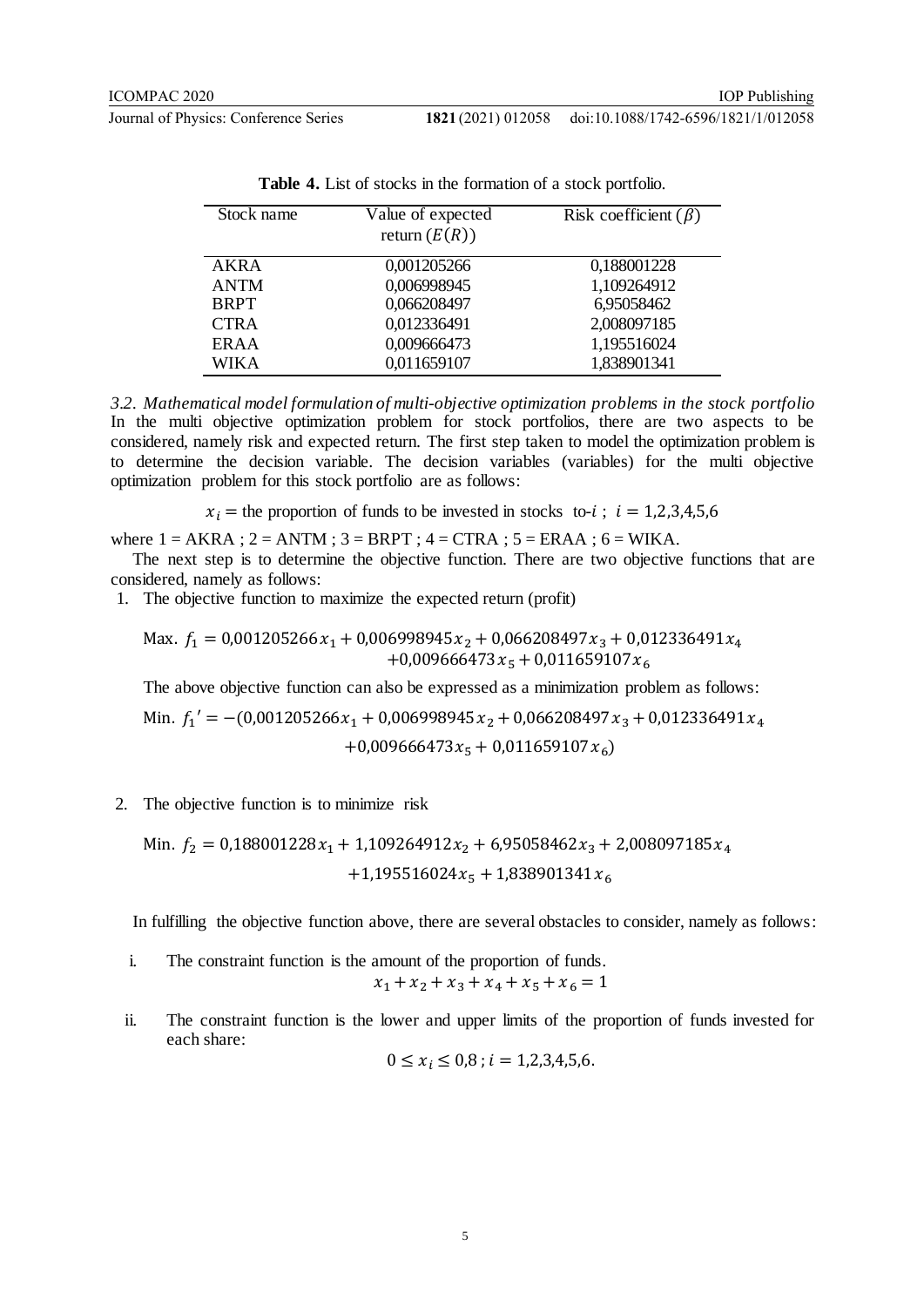doi:10.1088/1742-6596/1821/1/012058

*3.3 Solving multi-objective optimization problems on stock portfolios with the Pascoletti-Serafini scalarization modification method*

The first step to solve the multi-objective optimization problem with the Pacoletti-Serafini scalarization modification method is to find the ideal point. In other words, trouble  $\min_{x \in \mathbb{R}^2} f_i(x)$ ;  $i = 1,2$  completed. Obtained:

$$
f_1^* = \min f_1(x)
$$
  
= min [-(0,001205266x<sub>1</sub> + 0,006998945x<sub>2</sub> + 0,066208497x<sub>3</sub> + 0,012336491x<sub>4</sub>  
+ 0,009666473x<sub>5</sub> + 0,011659107x<sub>6</sub>)]  
= -0.05543410

where

$$
\hat{x}_1 = \arg\min_{x \in X} f_1(x) = (0; 0; 0, 8; 0, 2; 0; 0).
$$

Then,

$$
f_2^* = \min f_2(x)
$$
  
= min (0,188001228 $x_1$  + 1,109264912 $x_2$  + 6,95058462 $x_3$  + 2,008097185 $x_4$  +  
1,195516024 $x_5$  + 1,838901341 $x_6$ )  
= 0.3722540

where

$$
\hat{x}_2 = \arg\min_{x \in X} f_2(x) = (0.8; 0.2; 0; 0; 0; 0).
$$

Then the ideal point is obtained  $f^* = (f_1^*, f_2^*) = (-0.05543410, 0.3722540)$ .

Furthermore, after getting the ideal point of the multi objective optimization problem above, the next step is to redefine the objective functions into  $f(x) \leftarrow f(x) - f^*$ . Obtained:

$$
\min f(x) - f^* = \binom{f'_1 - f_1^*}{f_2 - f_2^*} = \binom{f'_1 + 0.05543410}{f_2 - 0.3722540}
$$
\n
$$
x_1 + x_2 + x_3 + x_4 + x_5 + x_6 = 1
$$
\n(MOP 2)

with constraints:

$$
x_1 + x_2 + x_3 + x_4 + x_5 + x_6 = 1
$$
  
0 \le x<sub>i</sub> \le 0,8 ; i = 1,2,3,4,5,6.

Then the set is defined  $R = \begin{cases} \frac{\beta}{\pi \rho_1} \end{cases}$  $\frac{\beta}{\llbracket \beta \rrbracket_2}$   $|\beta \in \mathbb{R}^p$ ,  $\sum_{i=1}^p \beta$  $\beta_{i=1}^{p} \beta_i = 1, \beta_i \geq 0$ . To generate vector spread  $\beta = (\beta_1, \beta_2)$  selected  $\delta = \frac{1}{10}$  $\frac{1}{10}$  so that eleven unit vectors are obtained  $\left(\frac{\beta}{\llbracket \beta \rrbracket}\right)$  $\frac{P}{\llbracket \beta \rrbracket_2}$  who are members of the set  $R$ , as shown in Table 5.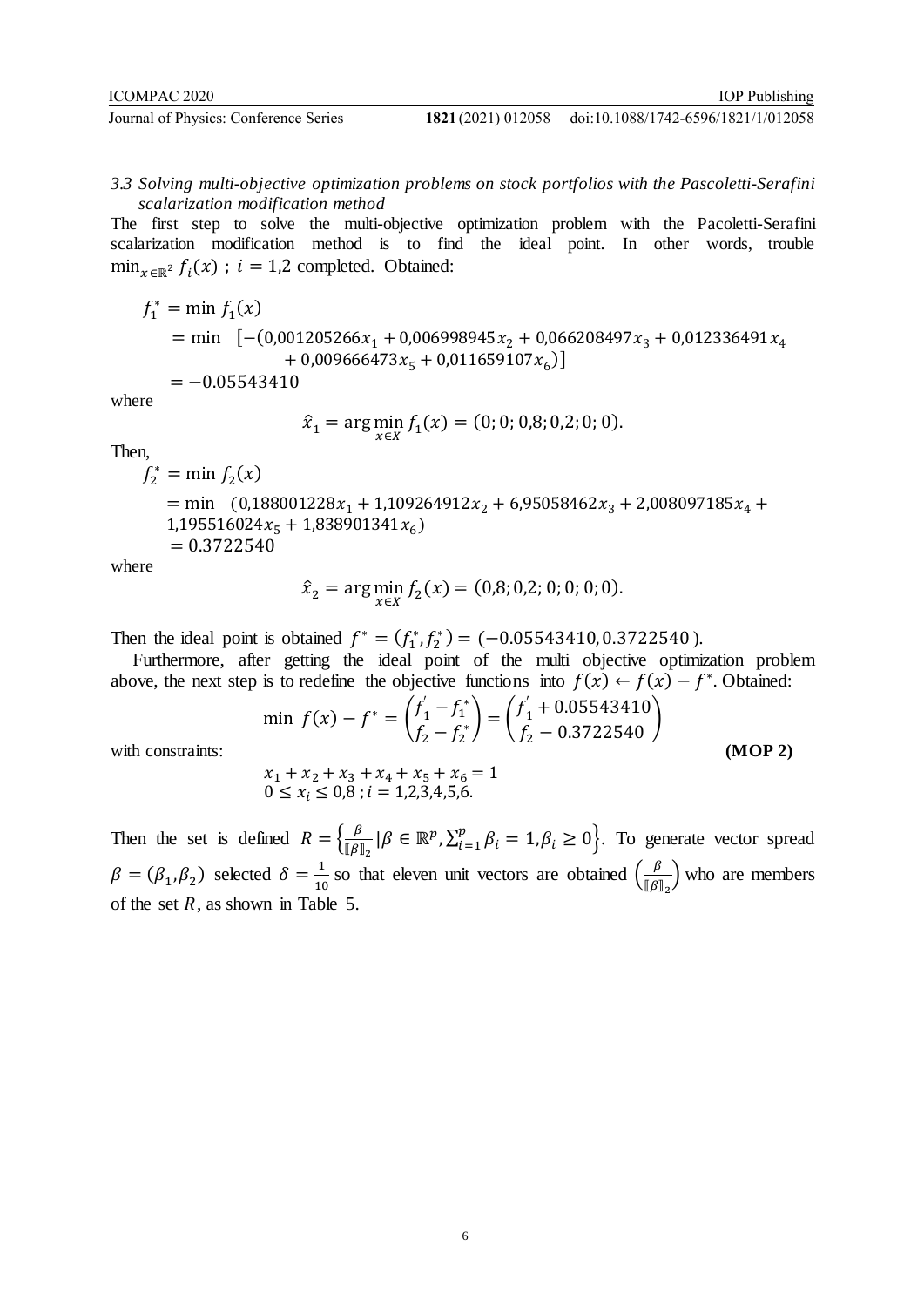IOP Publishing

|                                | л.                              | 7 1' L'<br>10                  |
|--------------------------------|---------------------------------|--------------------------------|
| $\beta = (\beta_1, \beta_2)^T$ | $\llbracket \beta \rrbracket_2$ |                                |
|                                |                                 |                                |
| $(0,1)^{T}$                    | 1                               | $r_1 = (0,1)^T$                |
| $(0,1,0,9)^T$                  | 0,906                           | $r_2 = (0,110,0,994)^T$        |
| $(0,2,0,8)^T$                  | 0,825                           | $r_3 = (0.242, 0.970)^T$       |
| $(0,3,0,7)^T$                  | 0,762                           | $r_4 = (0.394, 0.919)^T$       |
| $(0,4,0,6)^T$                  | 0,721                           | $r_{5}=(0,555,0,832)^{T}$      |
| $(0,5,0,5)^T$                  | 0,707                           | $r_6 = (0.707, 0.707)^T$       |
| $(0,6,0,4)^T$                  | 0,721                           | $r_7 = (0.832, 0.555)^T$       |
| $(0,7,0,3)^T$                  | 0,762                           | $r_{\rm s} = (0.919, 0.394)^T$ |
| $(0,8,0,2)^T$                  | 0,825                           | $r_{\rm g}=(0.970,0.242)^T$    |
| $(0,9,0,1)^T$                  | 0,906                           | $r_{10} = (0.994, 0.110)^{T}$  |
| $(1,0)^{T}$                    |                                 | $r_{11} = (1,0)^T$             |

**Table 5.** Vector spread  $\beta = (\beta_1, \beta_2)$  for  $\delta = \frac{1}{10}$  $\frac{1}{10}$ .

I. Troubleshooting  $\overline{SP}(a,r)$  for  $r_2 = (0,110,0,994)^T$ By substituting  $r = (0,110,0,994)^T$  and  $f(x)$  as in MOP (1) problem  $\overline{SP}(a,r)$  becomes:

$$
\min f(t, x_1, x_2, x_3, x_4, x_5, x_6) = \min t
$$

with constraints:

$$
\begin{aligned}\n & \left( \begin{matrix} 0.110t \\ 0.994t \end{matrix} \right) - \left( \begin{matrix} f_1' + 0.05543410 \\ f_2 - 0.3722540 \end{matrix} \right) \ge 0 \\
 & x_1 + x_2 + x_3 + x_4 + x_5 + x_6 = 1 \\
 & 0 \le x_i \le 0,8 \text{ ; } i = 1,2,3,4,5,6. \\
 & t \in \mathbb{R}\n \end{aligned}
$$

where  $f_1' = -(0.001205266x_1 + 0.006998945x_2 + 0.066208497x_3 + 0.012336491x_4 +$  $0,009666473x_5 + 0,011659107x_6$ 

and

 $f_2=0.188001228x_1+1.109264912x_2+6.95058462x_3+2.008097185x_4+1.195516024x_5+1.838901341x_6.\\$ 

By using the LINGO program, optimal values are obtained  $(t, x_1, x_2, x_3, x_4, x_5, x_6)$  =  $(0.3429, 0, 0, 0.101, 0.8, 0, 0,099. ).$ 

II. Problem solving  $\overline{SP}(a,r)$  for  $r_{11} = (1,0)^T$ By substituting  $r = (1,0)^T$  and  $f(x)$  as in MOP (1) problem  $\overline{SP}(a,r)$  becomes:

$$
\min f(t, x_1, x_2, x_3, x_4, x_5, x_6) = \min t
$$

with constraints:

$$
\binom{t}{0} - \binom{f_1' + 0.05543410}{f_2 - 0.3722540} \ge 0
$$
  
x<sub>1</sub> + x<sub>2</sub> + x<sub>3</sub> + x<sub>4</sub> + x<sub>5</sub> + x<sub>6</sub> = 1  
0 \le x<sub>i</sub> \le 0,8 ; i = 1,2,3,4,5,6.  
t \in \mathbb{R}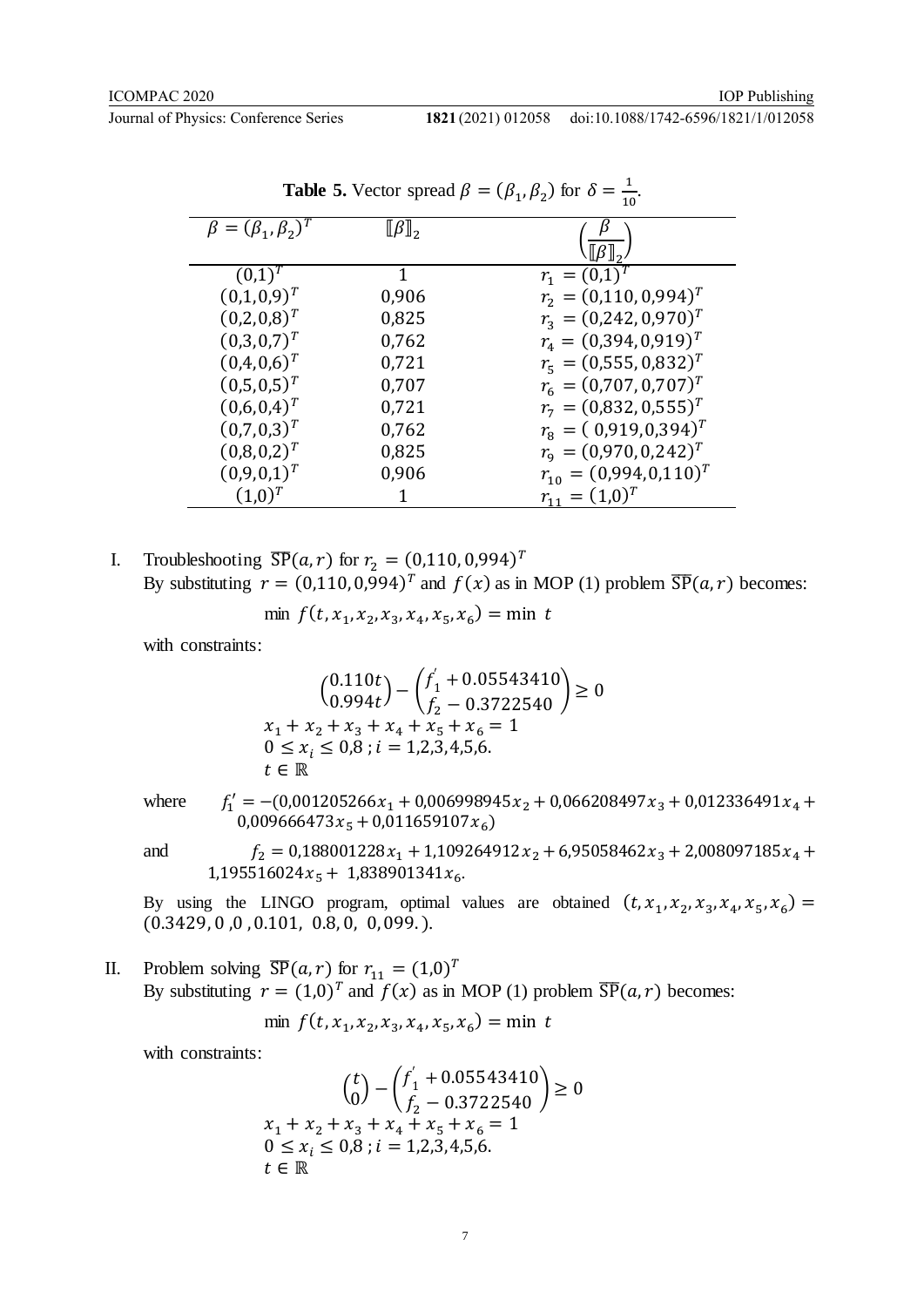doi:10.1088/1742-6596/1821/1/012058

where  $y' = -(0)$ 0,009666473 $x_5$  + 0,011659107 $x_6$ )

and  $f_2 = 0,188001228x_1 + 1,109264912x_2 + 6,95058462x_3 + 2,008097185x_4 + 1,195516024x_5 + 1,838901341x_6.$ 

By using the LINGO program, optimal values are obtained  $(t, x_1, x_2, x_3, x_4, x_5, x_6)$  =  $(0.0404, 0, 0, 0.0519, 0.8, 0, 0.1481).$ 

The same process is continued to obtain eight other solutions for  $r_3, r_4, ..., r_{10}$  so that the results are as shown in the following table 6.

|    | $r_{k}$            | $t^{(k)}, \overline{\mathbf{x}}^{(k)}$<br>) optimal | $f(\bar{\mathbf{x}}^{(k)})$   |
|----|--------------------|-----------------------------------------------------|-------------------------------|
|    | $(0,1)^{T}$        | (0,0,0,0.8,0.2,0,0)                                 | $(-0.055434096, 5.962087133)$ |
|    | $(0,110,0,994)^T$  | $(0.3429, 0, 0, 0.1010, 0.8, 0, 0.099.)$            | $(-0.017710503, 2.490538027)$ |
|    | $(0,242,0,970)^T$  | $(0.1618, 0, 0, 0.0745, 0.8, 0, 0.1255)$            | $(-0.016264944, 2.355078420)$ |
|    | $(0,394,0,919)^T$  | $(0.1007, 0, 0, 0.0652, 0.8, 0, 0.1348)$            | $(-0.015757634, 2.307539766)$ |
|    | $(0,555,0,832)^T$  | $(0.0719, 0, 0, 0.0605, 0.8, 0, 0.1395)$            | $(-0.015501252, 2.283514855)$ |
| 6  | $(0,707,0,707)^T$  | $(0.0567, 0, 0, 0.0577, 0.8, 0, 0.1423)$            | $(-0.015348514, 2.269202141)$ |
|    | $(0,832,0,555)^T$  | $(0.0483, 0, 0, 0.0557, 0.8, 0, 0.1443)$            | $(-0.015239415, 2.258978775)$ |
| 8  | $(0,919,0,394)^T$  | $(0.0438, 0, 0, 0.0544, 0.8, 0, 0.1456)$            | $(-0.015168501, 2.252333587)$ |
| 9  | $(0,970,0,242)^T$  | $(0.0416, 0, 0, 0.0533, 0.8, 0, 0.1467)$            | $(-0.015108497, 2.246710735)$ |
| 10 | $(0.994, 0.110)^T$ | $(0.0406, 0, 0, 0.0525, 0.8, 0, 0.1475)$            | $(-0.015064857, 2.242621388)$ |
| 11 | $(1,0)^T$          | $(0.0404, 0, 0, 0.0519, 0.8, 0, 0.1481)$            | $(-0.015032128, 2.239554378)$ |

**Table 6.** Problem solving  $\overline{SP}(a,r)$  for  $r_3, r_4, ..., r_{10}$ .

### **4. Conclusion**

From the optimization results of six Islamic stocks using the Pascoletti-Serafini Scalarization Modification method, several efficient solutions with 11 different  $r$  parameters were obtained. The following results were obtained.

- a. The proportion of invested funds is BRPT shares of 0.8 and CTRA shares of 0.2. From the proportion of funds, the expected return value is 0.055434096 and the risk is 5.962087133. This result is obtained in the selection of the parameter  $r = (0,1)^T$ .
- b. The other 10 efficient solutions have the same proportion value for CTRA shares, which is 0.8. Furthermore, the shares that get the proportion of funds to be invested are BTPR and WIKA with the sum of the proportions of both of them being 0.2

### **Acknowledgement**

The author would like thank to Institut Teknologi Sumatera and The *Directorate of Research and Community Service* – Ministry of Research and Technology (DRPM – Kemenristek) for providing financial support for the implementation of this research through research grant with contract numbers 009/SP2H/LT/DRPM/2020.

#### **References**

- [1] Frank R and Keith B 2012 *Investment Analysis & Portfolio Management* .
- [2] Duan Y C, College B and Hill C 2007 A Multi-Objective Approach to Portfolio Optimization A Multi-objective Approach to Portfolio Optimization *Rose-Hulman Undergrad. Math. J.* **8**, 1.
- [3] Amiri M, Ekhtiari M and Yazdani M 2011 Nadir compromise programming: A model for optimization of multi-objective portfolio problem *Expert Syst. Appl.* **38**, 6 p. 7222–7226.